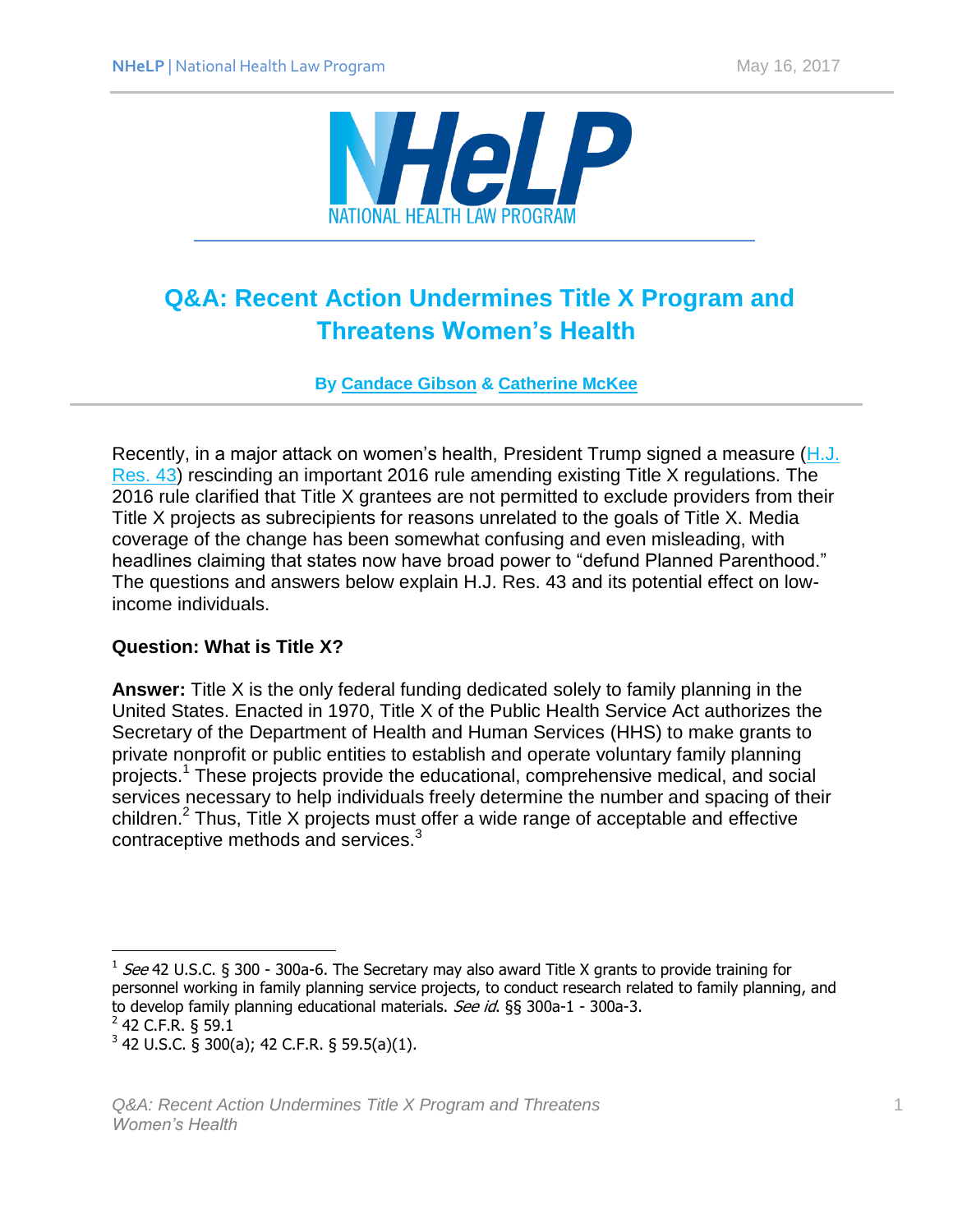When selecting grant recipients, the Secretary must consider:

- the number of patients to be served;
- the extent to which family planning services are needed locally;
- the relative need of the applicant; and
- $\bullet$  its capacity to make rapid and effective use of such assistance.<sup>4</sup>

In addition, the statute makes clear that while state agencies may apply for these grants, local and regional entities have the right to apply as well.<sup>5</sup> Grant recipients, which are often state agencies, may provide Title X services directly, award funds to subrecipients to provide these services, or do both.<sup>6</sup>

Title X funds may not be used for the promotion or provision of abortion services.<sup>7</sup> However, Title X projects must offer pregnant women the opportunity to receive information and counseling about: prenatal care and delivery; infant care, foster care, or adoption; and pregnancy termination. Upon request, projects must provide neutral, factual information and nondirective counseling regarding each of these options, as well as referrals.<sup>8</sup> In addition, providers who receive Title X funds may provide abortion services as long as they do not use the Title X funds to promote or encourage abortion as a method of family planning in their Title X projects.<sup>9</sup> Importantly, Title X providers must maintain a patient's confidentiality.<sup>10</sup>

Providers receiving Title X funds must prioritize low-income individuals when furnishing family planning services.<sup>11</sup> Low-income individuals receive services at low-or-no-cost depending on their family income.<sup>12</sup> Thirty-five percent of patients seen at health centers that receive Title X funding are enrolled in Medicaid or other public health insurance.<sup>13</sup> In addition, many patients receiving services from Title X providers are from communities of color: 21 percent identify as Black or African American and 32 percent

 $^7$  42 U.S.C. § 300a-6.

 $\overline{a}$ 

 $^8$  42 C.F.R. § 59.5(a)(5).

<sup>10</sup> 42 C.F.R. § 59.11.

 $12$  42 U.S.C. § 300a-4(c)(2); 42 C.F.R. § 59.5(a)(7)-(8).

 $4$  42 U.S.C. § 300(b); § 42 C.F.R. 59.7. Within HHS, the Health Resources and Services Administration (HRSA) awards Title X grants.<br><sup>5</sup> 42 U.S.C. § 300(b); 42 C.F.R. § 59.3(a).

 $6$  See Compliance With Title X Requirements by Project Recipients in Selecting Subrecipients, 81 Fed. Reg. 91852 (Dec. 19, 2016) (to be codified at 42 C.F.R. pt. 59).

<sup>&</sup>lt;sup>9</sup> See Standards of Compliance for and Provision of Abortion-Related Services in Family Planning Services Projects; Final Rule and Notice, 65 Fed. Reg. 41270, 41276 (July 3, 2000).

 $11$  42 U.S.C. §300a-4(c)(1); 42 C.F.R. § 59.5(a)(6).

<sup>&</sup>lt;sup>13</sup> Nat'l Family Planning & Reprod. Health Ass'n, Title X: An Introduction to the Nation's Family Planning PROGRAM (2017), [https://www.nationalfamilyplanning.org/file/Title-X-101-February-2017-final.pdf.](https://www.nationalfamilyplanning.org/file/Title-X-101-February-2017-final.pdf)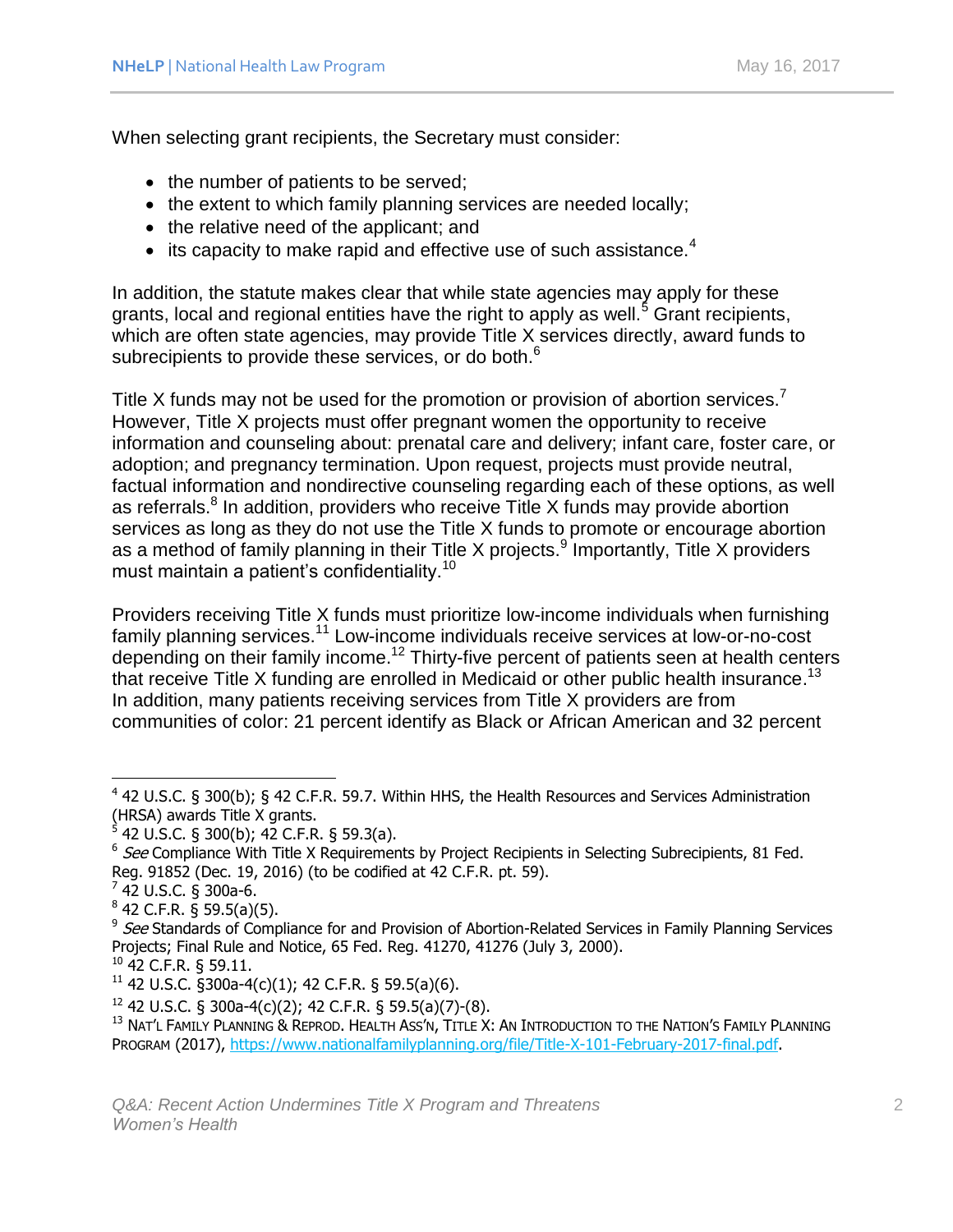identify as Hispanic or Latino/a.<sup>14</sup>

## **Question: What did the 2016 rule do?**

**Answer:** In 2016, HHS amended existing Title X regulations to clarify that grantees may not prohibit providers from participating in their Title X projects as subrecipients for reasons other than their ability to provide services.<sup>15</sup> As a result of the change, the Title X regulations prohibited grantees from excluding providers from their Title X projects on the basis that they offer abortion services or contract or affiliate with providers who offer abortion services.

## **Question: Why was the 2016 rule necessary?**

**Answer:** In recent years, a number of states have taken steps to prevent Planned Parenthood health centers and other family planning providers who perform abortion services or affiliate with other providers who do so from participating in their Title X projects. States have used two main approaches to exclude providers: (1) implementing "tiering" requirements, which prioritize providers by category, for distributing Title X funds; and (2) explicitly prohibiting certain providers from being eligible to receive Title X funds.

A tiering requirement gives specific entities, usually public agencies such as local health departments, followed by those that offer a full-range of primary care services, a preference when competing for Title X funding as subrecipients. For example, Wisconsin enacted a state law requiring the state health department to apply to HHS for Title X funds and to then distribute these funds to state, county, and local health departments and health clinics.<sup>16</sup> If any funds remain, the law directs the health department to distribute them to hospitals and federally qualified health centers that provide comprehensive primary care services.<sup>17</sup> In effect, tiering requirements like Wisconsin's preclude providers who solely offer reproductive health services from receiving Title X funds from the state, despite the fact that studies show that they deliver higher quality family planning services and achieve Title X programmatic goals more efficiently than other providers.<sup>18</sup>

Other states have passed laws that explicitly block Title X funding from going to providers who offer abortion services or their affiliates. For example, in 2016, Louisiana

 $\overline{\phantom{a}}$ 

 $^{14}$  Id.

<sup>15</sup> 81 Fed. Reg. at 91860 (codified at 42 C.F.R. § 59.3(b)).

<sup>&</sup>lt;sup>16</sup> A.B. 310, 2015 -2016 Leg., (Wis. 2016), [http://docs.legis.wisconsin.gov/2015/related/acts/151.](http://docs.legis.wisconsin.gov/2015/related/acts/151)  $17$  Id.

<sup>&</sup>lt;sup>18</sup> See e.g., Marion W. Carter et al., Four Aspects of the Scope and Quality of Family Planning Services in US Publicly Funded Health Centers: Results From a Survey of Health Center Administrators, 94 CONTRACEPTION 340 (2016).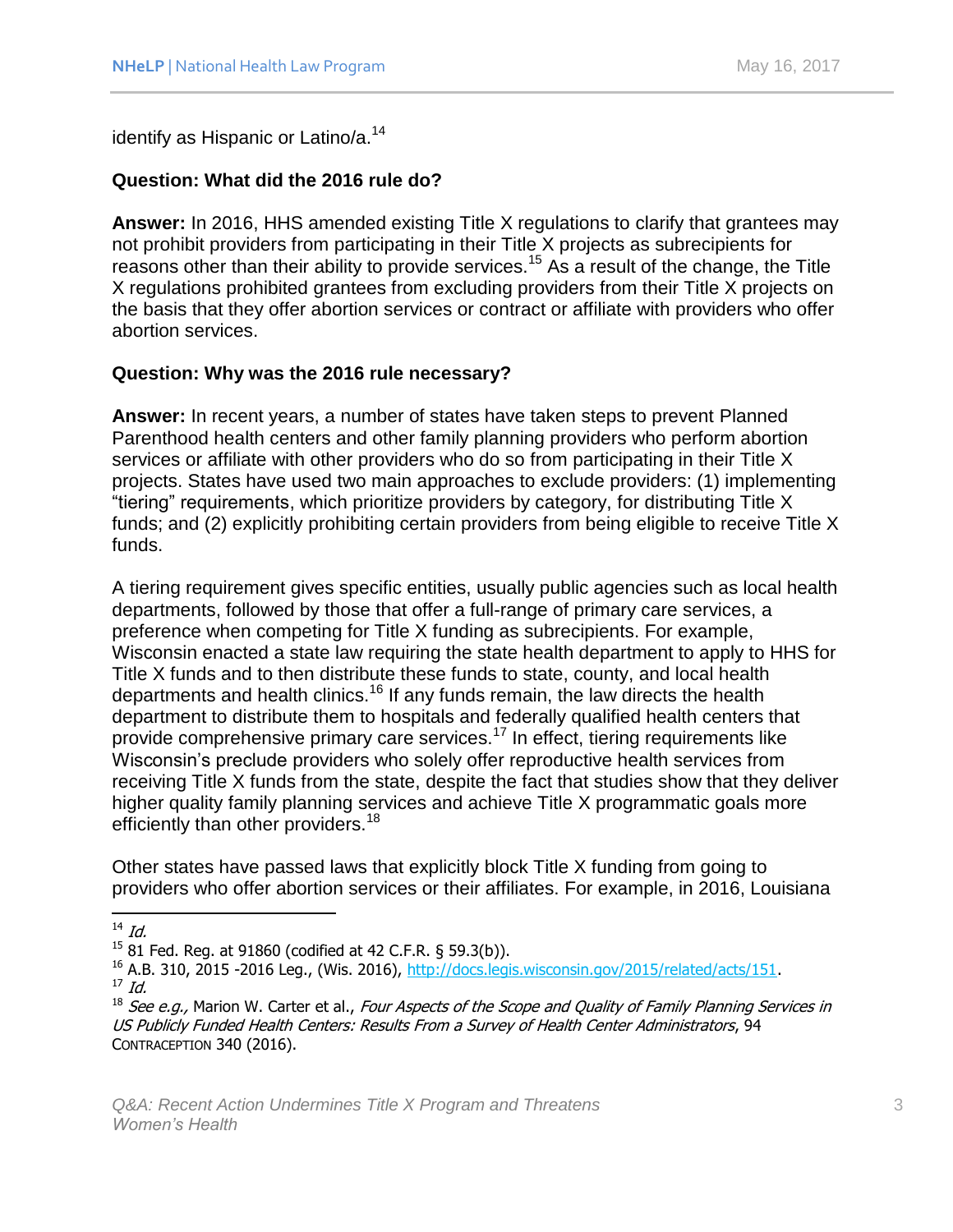enacted a law prohibiting the state from providing any public funding to an entity that performs abortions or contracts with an entity that performs abortions in the state.<sup>19</sup> The law would prevent the state's Title X grantee, the Louisiana Department of Health and Hospitals,<sup>20</sup> from providing Title X funds to family planning providers who deliver abortion services.<sup>21</sup>

These kinds of state restrictions on Title X funding - many of which have been successfully challenged in court - have led to inconsistency in how states distribute Title X funds to subrecipients.<sup>22</sup> More importantly, state laws that have gone into effect have blocked low-income individuals from accessing Title X services. For example, after Texas both reduced state funding for family planning services and implemented a tiering requirement, the number of individuals served by Title X decreased dramatically, from 259,606 in 2011 to 166,538 in 2015.<sup>23</sup> These funding reductions and restrictions may have contributed to an increase in the maternal mortality rate in Texas. $^{24}$  In addition to these attacks, family planning providers have faced other funding constraints that have undermined their ability to provide services, underscoring the need for the 2016 rule.  $25$ 

 $\overline{\phantom{a}}$ 

 $19$  H.B. 606, 2016 reg. Sess. (La. 2016), [http://www.legis.la.gov/legis/ViewDocument.aspx?d=1006654.](http://www.legis.la.gov/legis/ViewDocument.aspx?d=1006654) <sup>20</sup> OFFICE OF POPULATION AFFAIRS, TITLE X FAMILY PLANNING DIRECTORY OF GRANTEES (2016), [https://www.hhs.gov/opa/sites/default/files/title-x-directory-grantees.pdf.](https://www.hhs.gov/opa/sites/default/files/title-x-directory-grantees.pdf)

 $^{21}$  The law is the subject of ongoing litigation. See June Medical Services v. Gee, No. 3:16-cv-00444-BAJ-

RLB (M.D. La. July 1, 2016) (complaint). <sup>22</sup> See 81 Fed. Reg. at 91853.

<sup>&</sup>lt;sup>23</sup> See CHRISTINA FOWLER ET AL., RTI INT'L, FAMILY PLANNING ANNUAL REPORT: 2011 NATIONAL SUMMARY, B-3, (2012), [https://www.hhs.gov/opa/sites/default/files/fpar-2011-national-summary.pdf;](https://www.hhs.gov/opa/sites/default/files/fpar-2011-national-summary.pdf) CHRISTINA FOWLER ET AL., RTI INT'L, FAMILY PLANNING ANNUAL REPORT: 2015 NATIONAL SUMMARY, B-3, (2016), [https://www.hhs.gov/opa/sites/default/files/fpar-2011-national-summary.pdf.](https://www.hhs.gov/opa/sites/default/files/fpar-2011-national-summary.pdf)

 $^{24}$  One study shows that Texas' maternal mortality rate doubled between 2011 and 2012. See Marian F. MacDorman, et al., Is the United States Maternal Mortality Rate Increasing? Disentangling Trends from Measurement Issues, 128 OBSTETRICS & GYNECOLOGY 447 (2016),

[https://www.ncbi.nlm.nih.gov/pmc/articles/PMC5001799/pdf/nihms810951.pdf.](https://www.ncbi.nlm.nih.gov/pmc/articles/PMC5001799/pdf/nihms810951.pdf) According to the Maternal Mortality and Morbidity Task Force of Texas, Black women face the greatest risk for maternal death in the state. MATERNAL MORTALITY AND MORBIDITY TASK FORCE AND DEPARTMENT OF STATE HEALTH SERVICES, JOINT BIENNIAL REPORT, 1, (2016).

 $25$  For example, Congress has cut Title X funding even as demand for Title X services has increased. Kinsey Hasstedt, Funding Restrictions on the US Family Planning Safety Net 19 GUTTMACHER POL'Y REV. 67, 68 (2016), [https://www.guttmacher.org/sites/default/files/article\\_files/gpr1906716.pdf.](https://www.guttmacher.org/sites/default/files/article_files/gpr1906716.pdf) In addition, a number of states have moved to exclude Planned Parenthood and other providers from their Medicaid programs, in violation of the Medicaid Act.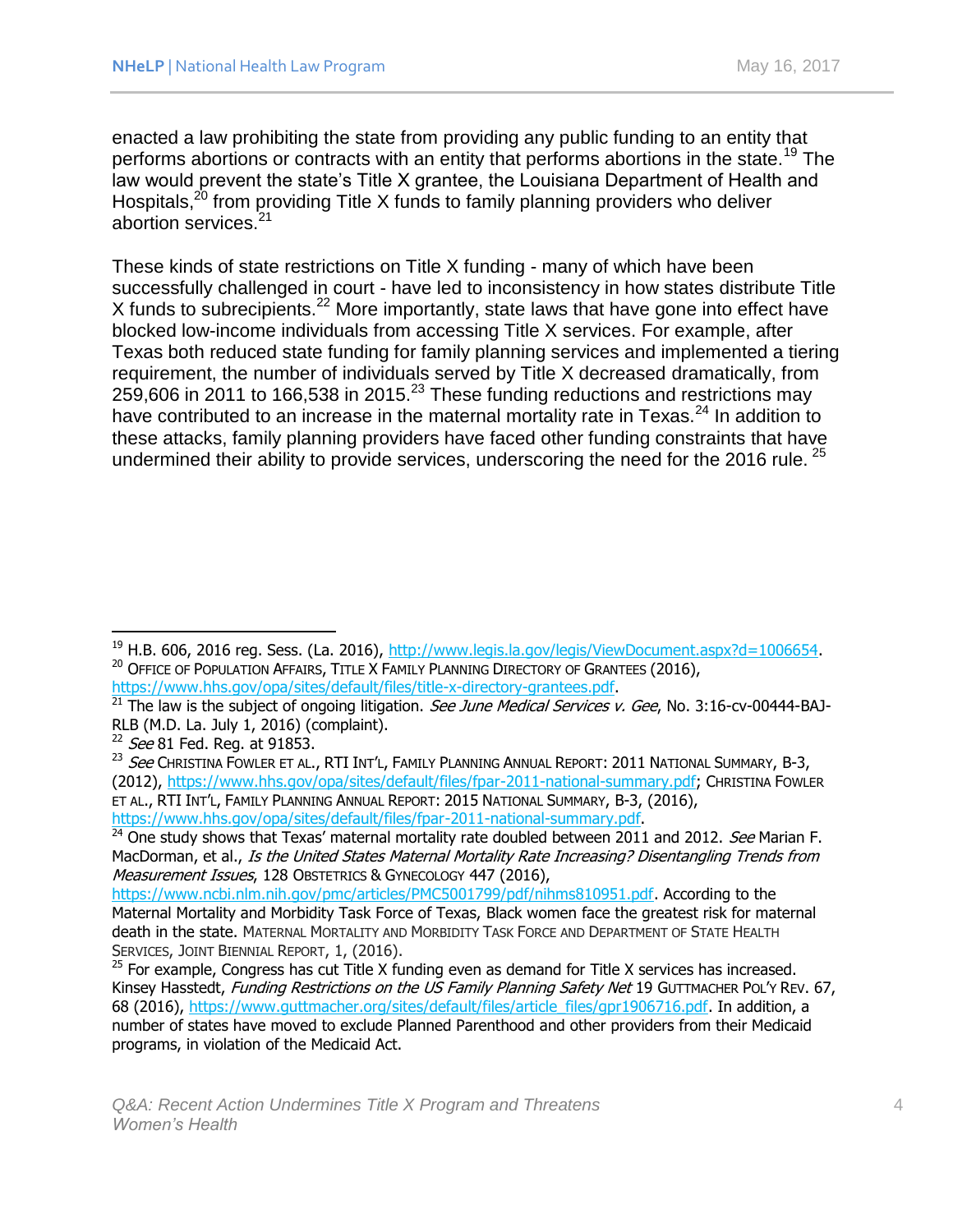$\overline{a}$ 

#### **Question: What exactly did H.J. Res. 43 do?**

**Answer:** The Congressional Review Act (CRA) gives Congress the power to overturn certain regulations.<sup>26</sup> In short, if Congress passes a joint resolution disapproving a particular rule within a specified timeframe, and the president signs it into law, the rule is rescinded. The federal agency may not issue a substantially similar rule in the future unless Congress gives the agency the authority to do so. $27$ 

Pursuant to the CRA, Congress passed a joint resolution (H.J. Res. 43) disapproving the 2016 Title X rule, which President Obama had signed. As a result, the 2016 rule has been rescinded. Thus, the lack of clarity and uniformity regarding selection criteria for Title X subrecipients persists.

#### **Question: Are states now free to block Planned Parenthood health centers or other family planning providers who offer abortion services from participating in their Title X projects?**

**Answer:** Not entirely. H.J. Res. 43 will certainly embolden states that are inclined to limit eligibility for subrecipients of Title X funding. However, states that have taken such steps in the past have faced legal challenges. Although the outcomes of these cases have been mixed, several courts have determined that the Title X statute sets the eligibility criteria for participation in Title X and states may not establish additional standards.<sup>28</sup> Other courts have found that certain state restrictions on access to various sources of public funding violate the First Amendment.<sup>29</sup>

<sup>&</sup>lt;sup>26</sup> See 5 U.S.C. §§ 801-808. For more information about the detailed provisions of the CRA, see MAEVE P. CAREY, ALISSA M. DOLAN, CHRISTOPHER M. DAVIS, CONGRESSIONAL RESEARCH SERV.,THE CONGRESSIONAL REVIEW ACT: FREQUENTLY ASKED QUESTIONS (2016), [https://fas.org/sgp/crs/misc/R43992.pdf.](https://fas.org/sgp/crs/misc/R43992.pdf)  $27$  5 U.S.C. § 801(b)(2).

 $^{28}$  See Planned Parenthood of Houston & Se. Tex. v. Sanchez, 403 F.3d 324, 337-38 (5th Cir. 2005) (determining that state statute, if construed to prevent providers who perform abortions or contract with or fund providers who perform abortions from receiving Title X funding, would likely be preempted by Title X statute and implementing regulations); Planned Parenthood Fed'n of America v. Heckler, 712 F.2d 650, 663 (D.C. Cir. 1983) (invalidating federal regulation requiring Title X grantees to comply with state parental notification and consent laws on grounds that Congress did not delegate authority to HHS "to in turn empower the states to set eligibility criteria" for Title X grantees); Planned Parenthood of Cent. N.C. v. Cansler, 877 F. Supp. 2d 310 (M.D.N.C. 2012); Planned Parenthood of Billings, Inc. v. Montana, 648 F. Supp. 47 (D. Mont. 1986). But see Planned Parenthood of Kan. & Mid-Mo. v. Moser, 747 F.3d 814 (10th Cir. 2014) (finding that Supremacy Clause does not give Planned Parenthood private cause of action for injunctive relief against state law allegedly contrary to Title X statute).

<sup>&</sup>lt;sup>29</sup> See Planned Parenthood Ass'n of Utah v. Herbert, 828 F.3d 1245 (10th Cir. 2016), Planned Parenthood of Sw. & Cent. Fla. v. Philip, 194 F. Supp. 3d 1213 (N.D. Fl. 2016), Planned Parenthood of Greater Ohio v. Hodges, 188 F. Supp. 3d 684 (S.D. Oh. 2016), Planned Parenthood of Cent. N.C. v. Cansler, 877 F. Supp. 2d 310 (M.D.N.C. 2012). But see Planned Parenthood of Kan. & Mid-Mo. v. Moser, 747 F.3d 814